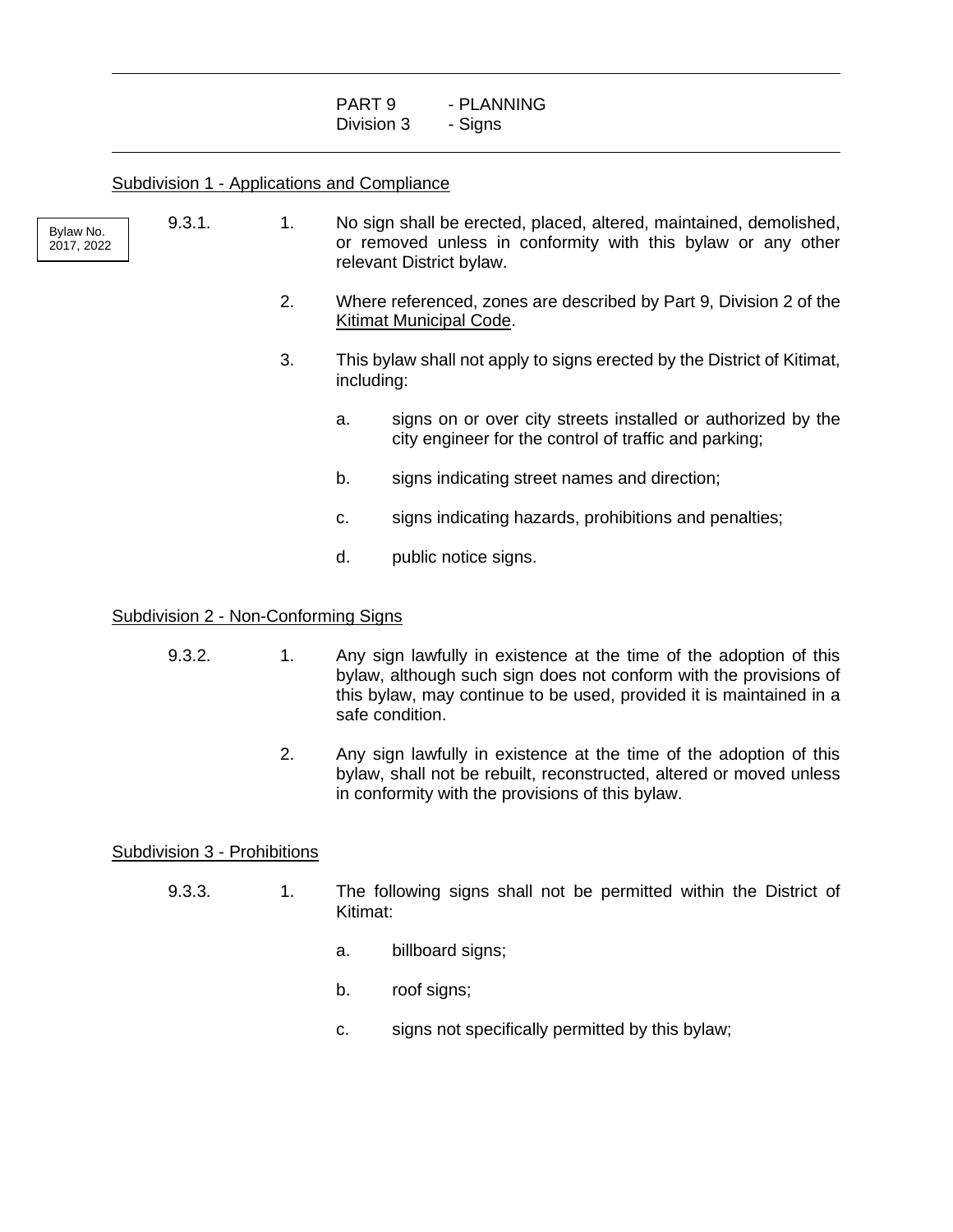| Subdivision 3 - Prohibitions (Continued)   |    |                                                                                                                                                                                                             |                                                                                                   |                                                                                                                                                                                                                                                                                  |  |
|--------------------------------------------|----|-------------------------------------------------------------------------------------------------------------------------------------------------------------------------------------------------------------|---------------------------------------------------------------------------------------------------|----------------------------------------------------------------------------------------------------------------------------------------------------------------------------------------------------------------------------------------------------------------------------------|--|
| 9.3.3.                                     | 1. | d.                                                                                                                                                                                                          | signs on vacant lots, except:                                                                     |                                                                                                                                                                                                                                                                                  |  |
|                                            |    |                                                                                                                                                                                                             | (1)                                                                                               | contractor signs naming project, architect, engineer<br>or contractor;                                                                                                                                                                                                           |  |
| Bylaw No.<br>2017, 2022                    |    |                                                                                                                                                                                                             | (2)                                                                                               | sign for community cause or festivities, charitable<br>fund raising or Election Signs;                                                                                                                                                                                           |  |
|                                            |    |                                                                                                                                                                                                             | (3)                                                                                               | real estate or subdivision sign.                                                                                                                                                                                                                                                 |  |
| <b>Subdivision 4 - General Regulations</b> |    |                                                                                                                                                                                                             |                                                                                                   |                                                                                                                                                                                                                                                                                  |  |
| 9.3.4.                                     | 1. | Every sign shall be maintained in a clean, neat and safe condition.                                                                                                                                         |                                                                                                   |                                                                                                                                                                                                                                                                                  |  |
|                                            | 2. | No sign shall be flashing unless specifically permitted herein.                                                                                                                                             |                                                                                                   |                                                                                                                                                                                                                                                                                  |  |
|                                            | 3. | No sign shall obstruct any part of a doorway, exit or fire escape or<br>be placed in such a manner as to interfere with any electric light,<br>power, telephone or telegraph wires, or the support thereof. |                                                                                                   |                                                                                                                                                                                                                                                                                  |  |
|                                            |    | <b>Siting and Location Standards</b>                                                                                                                                                                        |                                                                                                   |                                                                                                                                                                                                                                                                                  |  |
|                                            | 4. | Except as otherwise provided in this bylaw:                                                                                                                                                                 |                                                                                                   |                                                                                                                                                                                                                                                                                  |  |
|                                            |    | a.                                                                                                                                                                                                          | no sign shall project or extend above any eaves line,<br>parapet wall or roof line of a building; |                                                                                                                                                                                                                                                                                  |  |
|                                            |    | b.                                                                                                                                                                                                          | (1)                                                                                               | no person shall place, erect, or suspend or cause to<br>be placed, erected or suspended any structure or<br>sign over any sidewalk, street or other public place,<br>except for a canopy, without first entering into an<br>encroachment agreement with the District of Kitimat; |  |
|                                            |    |                                                                                                                                                                                                             | (2)                                                                                               | no part of any canopy or sign shall be less than 2.5                                                                                                                                                                                                                             |  |

metres above any municipal sidewalk, or other public place, and no part of any canopy or sign shall extend closer than one and one-half (1.5) metre to the travelled portion of any street or lane;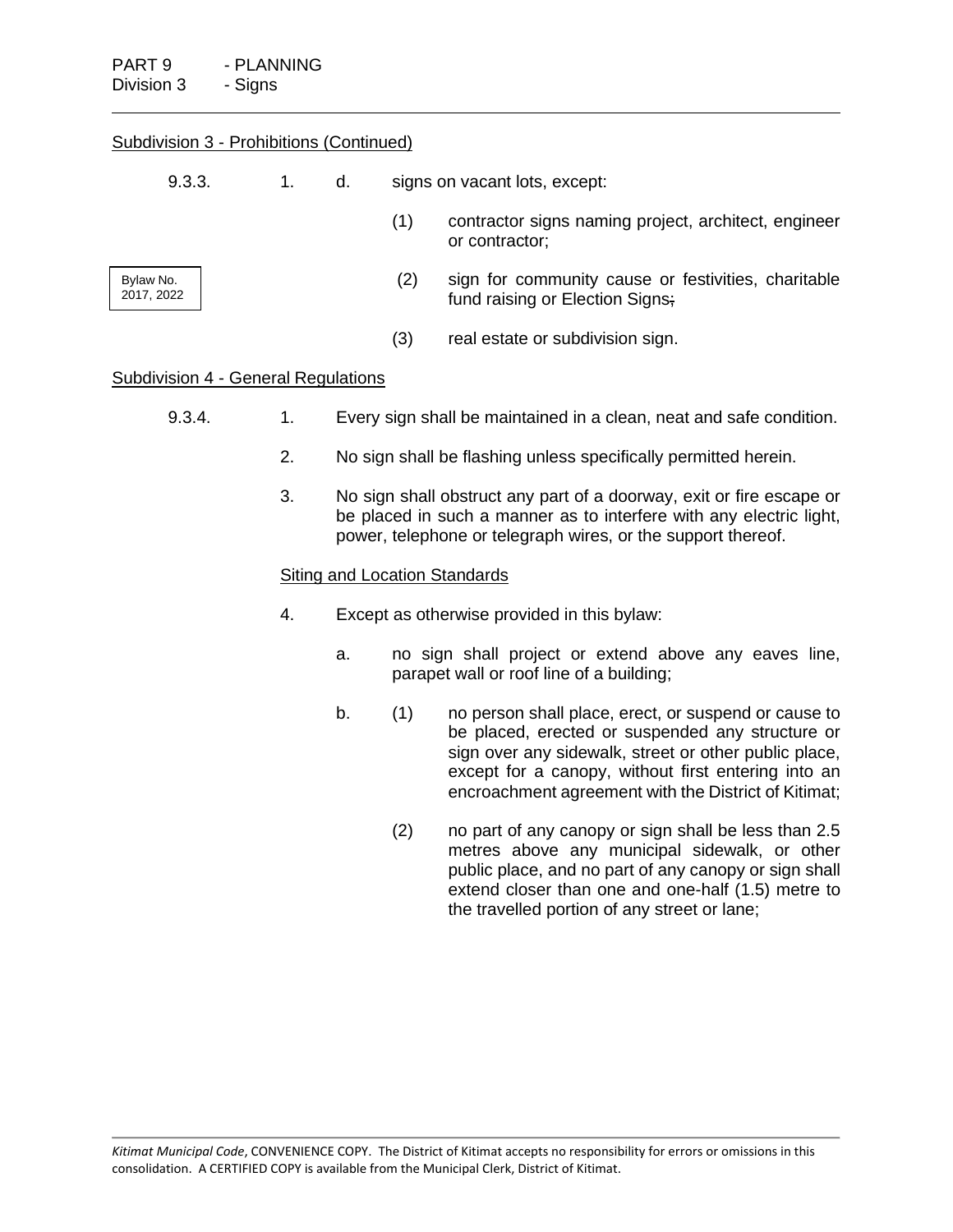|                         | <b>Subdivision 4 - General Regulations (Continued)</b> |  |     |     |                                                                                                                                                                                                                  |                                                                                                                                                                                                                                                                                                                                                                                                                                                                                             |  |
|-------------------------|--------------------------------------------------------|--|-----|-----|------------------------------------------------------------------------------------------------------------------------------------------------------------------------------------------------------------------|---------------------------------------------------------------------------------------------------------------------------------------------------------------------------------------------------------------------------------------------------------------------------------------------------------------------------------------------------------------------------------------------------------------------------------------------------------------------------------------------|--|
|                         | 9.3.4.<br>4.<br>c.                                     |  | (1) |     | no sign shall, by reason of its location, colour, action<br>or intensity, create a hazard to the movement of<br>vehicular or pedestrian traffic;                                                                 |                                                                                                                                                                                                                                                                                                                                                                                                                                                                                             |  |
|                         |                                                        |  |     | (2) |                                                                                                                                                                                                                  | at intersections, there shall be no obstruction to the<br>line of vision from the ground to 3 metres above the<br>established grade of streets within an area bounded<br>by the centre lines of intersecting or intercepting<br>streets and a line joining a point on each of the<br>centre lines TWENTY-FIVE (25) metres from their<br>intersection, provided that signs erected by the<br>District of Kitimat and utility poles shall not be<br>considered obstructions for this purpose; |  |
| Bylaw No.<br>2017, 2022 |                                                        |  | d.  | (1) | no signs for community causes and festivities, or<br>charitable fund raising campaigns purposes shall be<br>erected on public space without obtaining a<br>temporary permit subject to the following conditions: |                                                                                                                                                                                                                                                                                                                                                                                                                                                                                             |  |
|                         |                                                        |  |     |     | (a)                                                                                                                                                                                                              | a written request to erect or display any such<br>signs together with a total deposit of \$50.00<br>shall be submitted to the Chief Administrative<br>Officer or delegate before any sign is<br>proposed to be erected, giving the dates for<br>which such sign or signs are required, and<br>the type, size and proposed location of each<br>sign;                                                                                                                                         |  |
|                         |                                                        |  |     |     | (b)                                                                                                                                                                                                              | no such temporary sign shall be erected or<br>displayed until a permit has been issued by<br>the Chief Administrative Officer or delegate.<br>Such a permit shall not be for a period<br>exceeding THIRTY (30) days;                                                                                                                                                                                                                                                                        |  |
|                         |                                                        |  |     |     | (c)                                                                                                                                                                                                              | the deposit shall automatically be forfeited if<br>each and every sign covered thereby is not                                                                                                                                                                                                                                                                                                                                                                                               |  |

removed by the end of the permitted period.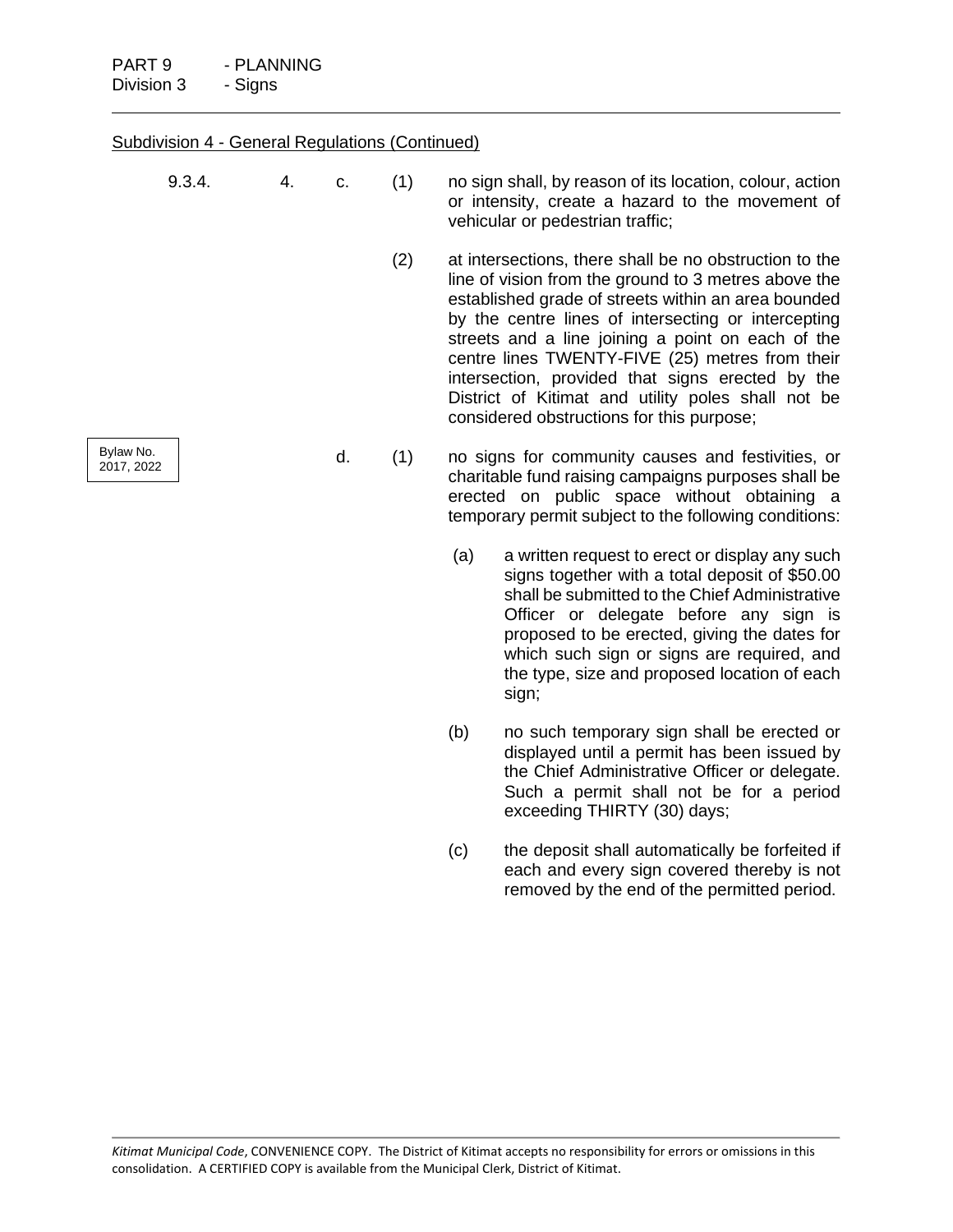Bylaw No. 2017, 2022

#### Subdivision 5 - Temporary Signs

- 9.3.5. 1. Unless otherwise specified, a temporary sign may be a fascia or a freestanding sign.
	- 2. Unless otherwise stated, temporary signs may be displayed in all land use zones.
	- 3. Temporary Signs shall be permitted subject to the provisions contained in this subdivision.

| a. Community Activity Signs                                                                                                            | <b>Maximum</b><br>Area $(m2)$ | <b>Maximum</b><br>Height (m) | <b>Duration</b><br>(days)   | <b>Conditions</b>                                                               |  |
|----------------------------------------------------------------------------------------------------------------------------------------|-------------------------------|------------------------------|-----------------------------|---------------------------------------------------------------------------------|--|
| All Zones                                                                                                                              | 3                             | 2.5                          | 30                          | May be erected on public property<br>subject to provisions of 9.3.4.4.d         |  |
| <b>b. Contractor Signs</b>                                                                                                             | <b>Maximum</b><br>Area $(m2)$ | <b>Maximum</b><br>Height (m) | <b>Duration</b><br>(days)   | <b>Conditions</b>                                                               |  |
| Residential<br>R1-A, R1-B, R1-C, R2-A,<br>R2-B, R6-A                                                                                   | 1.5                           | 2.5                          |                             | a. Limit One Sign per Lot                                                       |  |
| All Multi-Family Residential,<br>Commercial, Industrial, and<br>Greenbelt Zones (except G2)                                            | 3                             | 2.5                          |                             | b. May only be displayed during<br>construction                                 |  |
| c. Election Signs                                                                                                                      | <b>Maximum</b><br>Area $(m2)$ | <b>Maximum</b><br>Height (m) | <b>Duration</b><br>(days)   | <b>Conditions</b>                                                               |  |
| All Zones                                                                                                                              | 3                             | 2.5                          | As per<br>Subdivision<br>12 | May be erected on public property<br>subject to provisions of Subdivision<br>12 |  |
| d. Real Estate Signs                                                                                                                   | <b>Maximum</b><br>Area $(m2)$ | <b>Maximum</b><br>Height (m) | <b>Duration</b><br>(days)   | <b>Conditions</b>                                                               |  |
| <b>Residential</b><br>R1-A, R1-B, R1-C, R2-A,<br>R2-B, R6-A, R6-B                                                                      | 0.6<br>per face               | 2.5                          |                             | One single or double-faced sign<br>per street frontage; Maximum two<br>signs    |  |
| Multi-Family Residential (except<br>sale of manufactured homes),<br>Commercial, Industrial, and<br>Greenbelt Zones (except G2)         | 3<br>per face                 | 2.5                          |                             | One single or double-faced sign<br>per street frontage                          |  |
| Real estate signs may be replaced or amended by a sold sign which shall be removed when purchase<br>registered with Land Title Office. |                               |                              |                             |                                                                                 |  |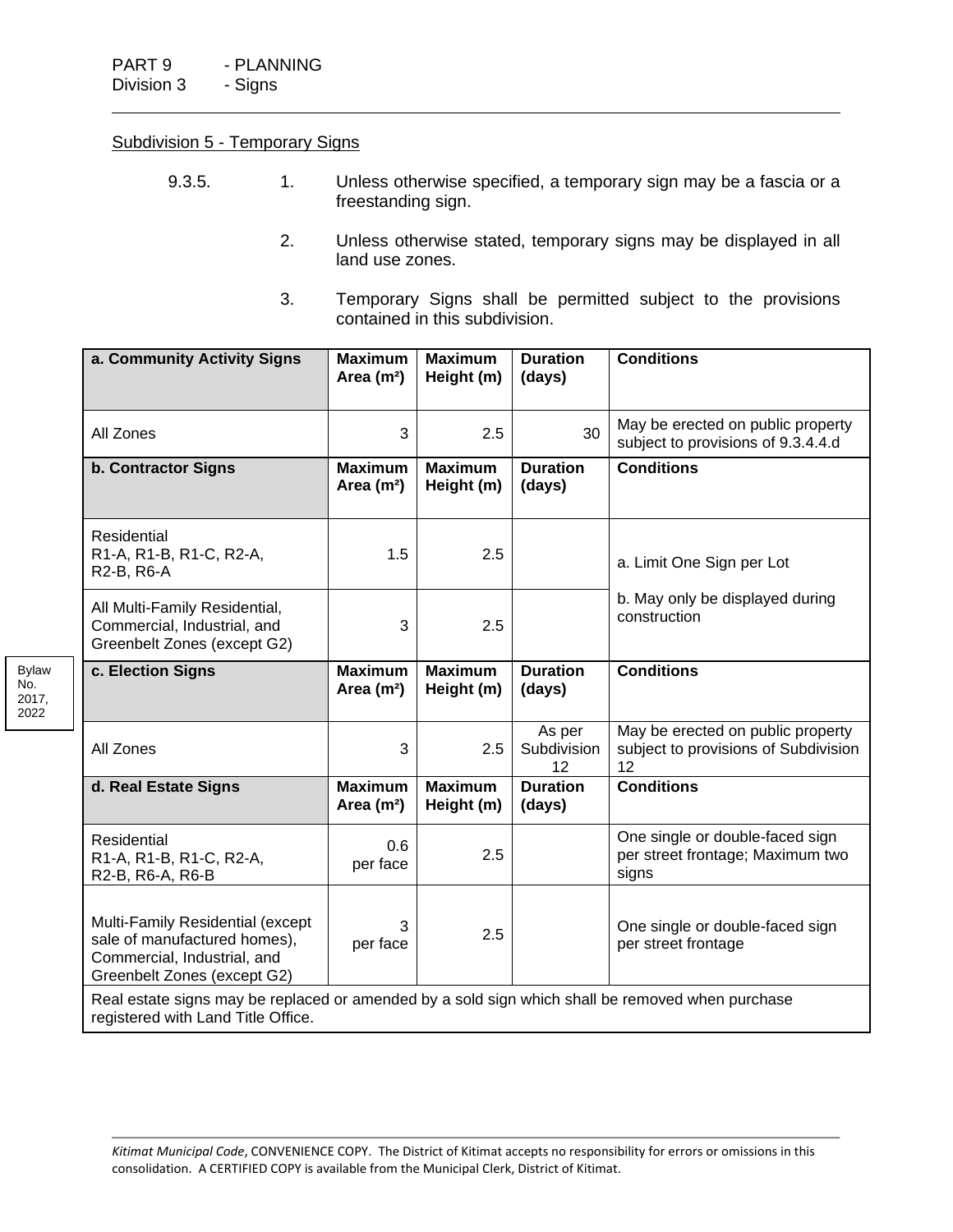# Subdivision 5 - Temporary Signs (Continued)

| e. Subdivision Signs                                                                                                         | <b>Maximum</b><br>Area $(m2)$ | <b>Maximum</b><br>Height (m) | <b>Duration</b><br>(days) | <b>Conditions</b>                                                                   |  |
|------------------------------------------------------------------------------------------------------------------------------|-------------------------------|------------------------------|---------------------------|-------------------------------------------------------------------------------------|--|
| All Zones                                                                                                                    | 3<br>per face                 |                              |                           | One single or double-faced sign per<br>street access to the approved<br>subdivision |  |
| Shall be removed within 30 days of completion of a binding contract for the sale of last lot within approved<br>subdivision. |                               |                              |                           |                                                                                     |  |
| f. Shipping Container Signs                                                                                                  |                               |                              |                           |                                                                                     |  |
| Shall be affixed to side of shipping container                                                                               |                               |                              |                           |                                                                                     |  |
| Shall be for sole purpose of promoting the business, company, or supplier using the shipping container.                      |                               |                              |                           |                                                                                     |  |
| Shall comply with regulations on sign dimensions                                                                             |                               |                              |                           |                                                                                     |  |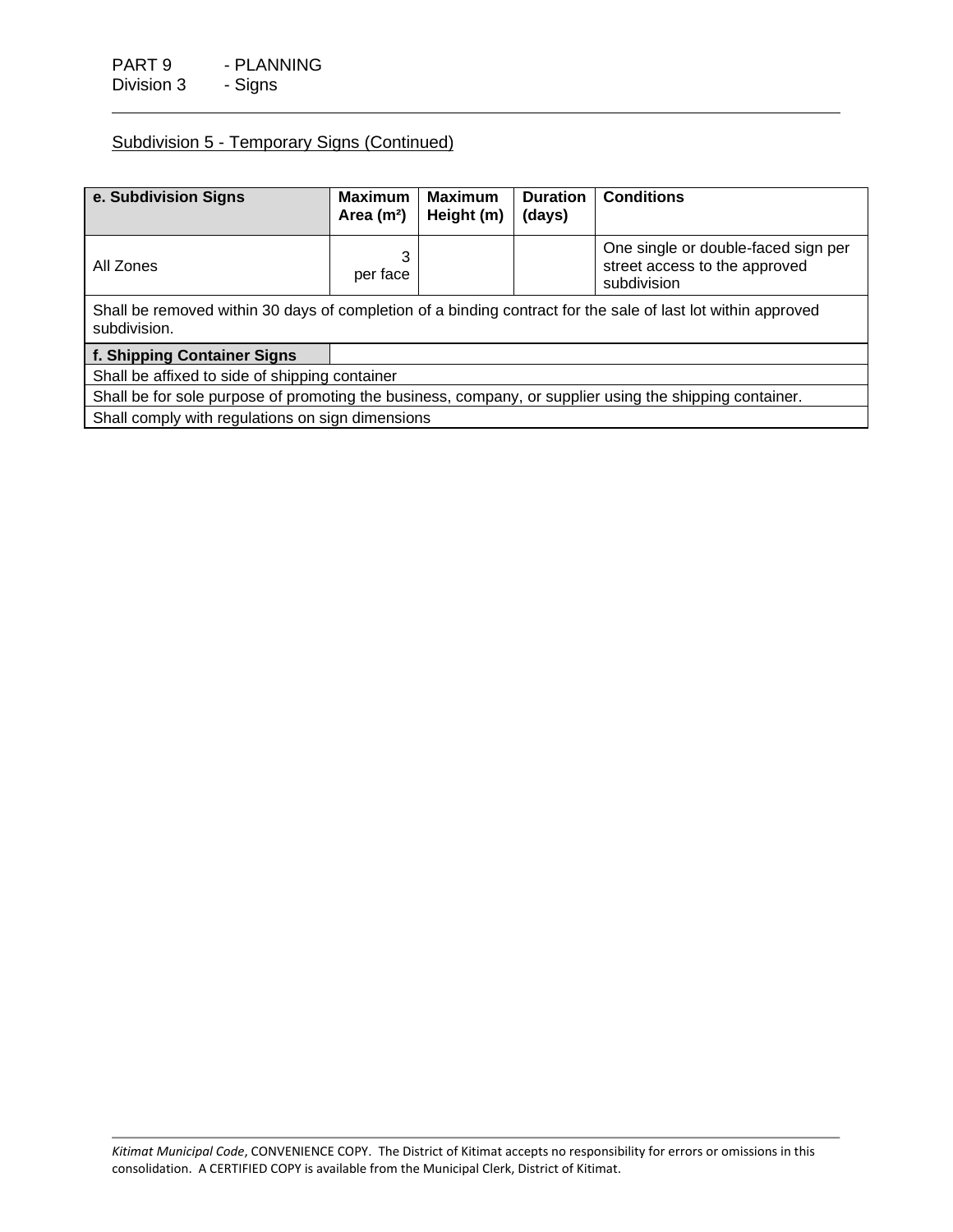# Subdivision 6 - Permanent Signs

9.3.6. 1. Permanent Signs shall be permitted subject to the provisions contained in this subdivision.

| a. Canopy Signs<br>(includes signs suspended from<br>a canopy)                                                                                                         | <b>Maximum</b><br>Area                                                                                                                                           | <b>Maximum</b><br>Projection | <b>Minimum</b><br><b>Clearance</b> | <b>Conditions</b>                                                      |  |  |
|------------------------------------------------------------------------------------------------------------------------------------------------------------------------|------------------------------------------------------------------------------------------------------------------------------------------------------------------|------------------------------|------------------------------------|------------------------------------------------------------------------|--|--|
| Greenbelt G1, G4, G5-A, G6-A<br>All Commercial and<br><b>Industrial Zones</b>                                                                                          | 2.5 <sub>m</sub><br>$1.0m²$ for<br>0.3 <sub>m</sub><br>above<br>each 3m<br>from canopy<br>finished<br>of canopy<br>face<br>grade<br>length                       |                              |                                    | Signs must not extend or project<br>beyond horizontal limit of canopy. |  |  |
| Sign Suspended from Canopy                                                                                                                                             |                                                                                                                                                                  |                              | 2.5m<br>above<br>finished<br>grade | Parallel or perpendicular to<br>building face.                         |  |  |
| <b>b. Directional Signs</b>                                                                                                                                            | <b>Maximum</b><br>Area $(m2)$                                                                                                                                    | <b>Maximum</b><br>Height (m) | <b>Conditions</b>                  |                                                                        |  |  |
| Multi-Family Residential:<br>R3-A, R3-B, R3-C, R4-A, R5-A,<br>$R6-B$<br>Greenbelt:<br>G1, G2, G4, G5, G5-A, G6-A<br><b>Commercial Zones</b><br><b>Industrial Zones</b> | 2.5<br>1.5<br>when<br>May be fascia or freestanding<br>freestanding                                                                                              |                              |                                    |                                                                        |  |  |
| c. Fascia Signs                                                                                                                                                        |                                                                                                                                                                  |                              |                                    |                                                                        |  |  |
| Greenbelt:<br>G1, G2, G5, G5-A, G6-A<br><b>Commercial Zones</b><br><b>Industrial Zones</b>                                                                             | Function: advertising, directional, and identification signs.<br>Maximum 20% of building face to which sign is attached.<br>May not extend beyond building face. |                              |                                    |                                                                        |  |  |
| d. Freestanding Signs                                                                                                                                                  | <b>Maximum</b><br>Area $(m2)$                                                                                                                                    | <b>Maximum</b><br>Height (m) | <b>Conditions</b>                  |                                                                        |  |  |
| Greenbelt: G1, G2                                                                                                                                                      | 3                                                                                                                                                                | 2.5                          |                                    | One single or double-faced sign                                        |  |  |
| Commercial: C4, C5                                                                                                                                                     | $\overline{3}$                                                                                                                                                   | $\mathsf{Q}$                 |                                    |                                                                        |  |  |
| Greenbelt: G4, G5, G5-A, G6-A<br>Commercial: C1, C2, C6, C7,<br>C8, C9, C10, C11, C12, C13<br><b>Industrial Zones</b>                                                  | One single or double-faced sign; plus, in C9,<br>one freestanding sign not exceeding<br>6<br>9<br>2.8 m <sup>2</sup> and 2m high is permitted.                   |                              |                                    |                                                                        |  |  |
| Commercial: C1, C5, C11, C12,<br>C <sub>13</sub>                                                                                                                       | 12                                                                                                                                                               | 9                            | For a hotel or motel               |                                                                        |  |  |
| Commercial: C3                                                                                                                                                         | 4.5                                                                                                                                                              | 9                            |                                    |                                                                        |  |  |
| Signs may be used for advertising, directional, and identification signs.                                                                                              |                                                                                                                                                                  |                              |                                    |                                                                        |  |  |
| Signs may have two faces, each may be maximum area specified.                                                                                                          |                                                                                                                                                                  |                              |                                    |                                                                        |  |  |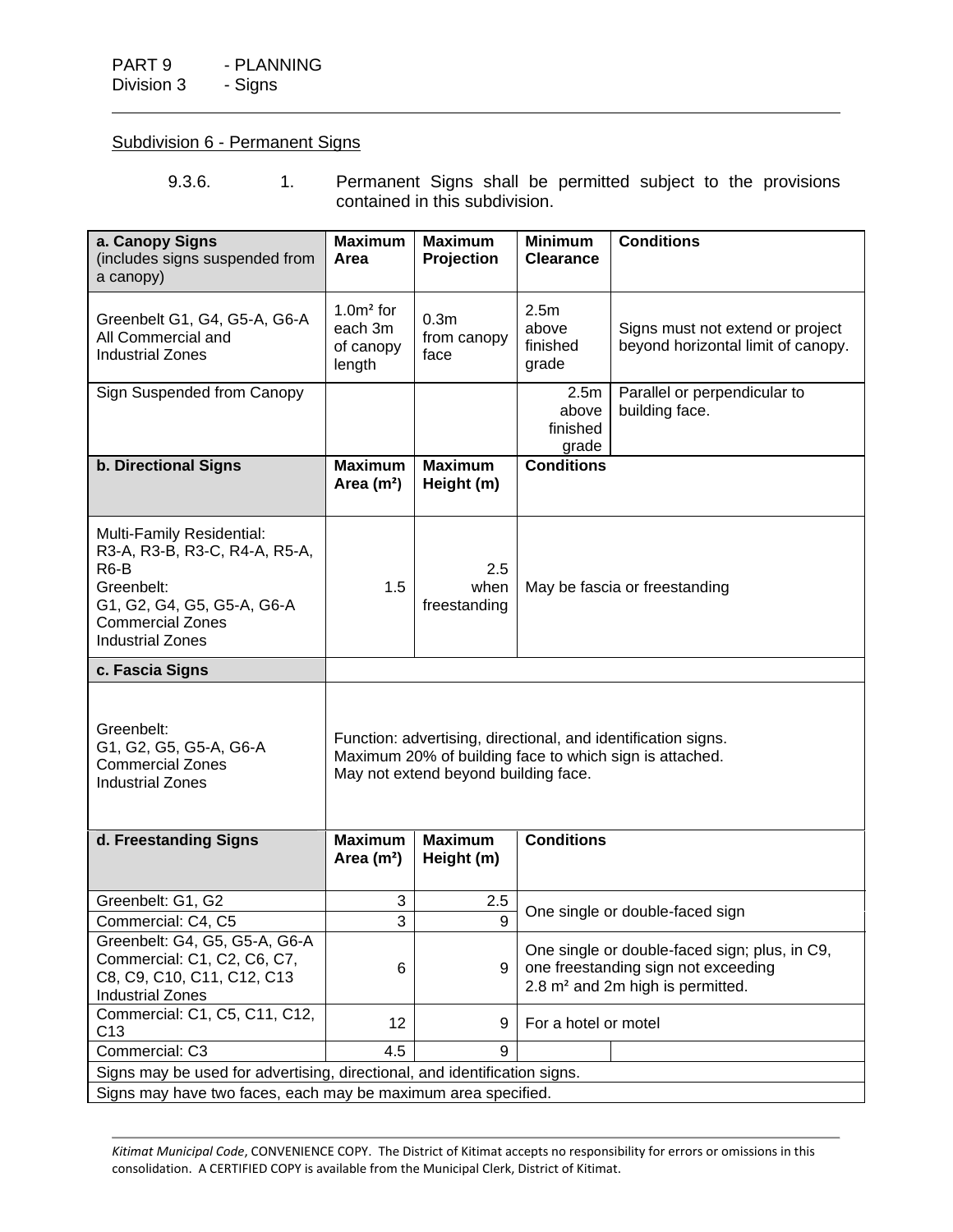Signs exceeding 3 m² shall have minimum 18m from nearest residential property line. Freestanding signs may be located within a required yard.

Freestanding signs in Commercial C1 and all Industrial Zones may be flashing.

Subdivision 6 - Permanent Signs (Continued)

| e. Projecting Signs                                                                                                                   | <b>Maximum</b><br>Area        | <b>Minimum</b><br><b>Clearance</b>     | <b>Conditions</b>                                                                                                                                          |                                        |  |  |
|---------------------------------------------------------------------------------------------------------------------------------------|-------------------------------|----------------------------------------|------------------------------------------------------------------------------------------------------------------------------------------------------------|----------------------------------------|--|--|
| Greenbelt: G4, G5, G5-a, G6-A<br>Commercial: C1, C2, C6, C7,<br>C8, C10, C11, C12, C13<br><b>Industrial Zones</b>                     | 2.5 <sup>2</sup><br>per face  | 2.5m<br>above<br>finished<br>grade     | One projecting sign per building face.<br>One sign only in G4, G5, G5-A, G6-A, C8 and<br>C10.<br>Two signs in C1, C2, C5, C6, and All Industrial<br>Zones. |                                        |  |  |
| f. Identification Signs                                                                                                               | <b>Maximum</b><br>Area $(m2)$ | <b>Maximum</b><br>Height (m)           | <b>Number of</b><br><b>Signs</b>                                                                                                                           | <b>Conditions</b>                      |  |  |
| Residential R1-A, R1-B, R1-C,<br>R2-A, R2-B, R6-A                                                                                     | 0.3                           | 2<br>when<br>freestanding              |                                                                                                                                                            |                                        |  |  |
| Home Occupation R1-B, R1-C,<br>R2-a, R2-B, R6-A                                                                                       | 0.2                           |                                        |                                                                                                                                                            |                                        |  |  |
| Greenbelt G3, G3-A, G3-B,<br>G3-C, G4, G5, G5-A                                                                                       | 0.6                           | 2.5<br>when<br>freestanding            | Limit 1                                                                                                                                                    |                                        |  |  |
| Home Occupation G3, G3-A,<br>G3-B, G3-C, G4, G5, G5-A                                                                                 | 0.4                           |                                        | sign,<br>plus 1 for                                                                                                                                        |                                        |  |  |
| Residential R3-A, R3-B, R3-C,                                                                                                         | 0.6                           | $\overline{2}$<br>when<br>freestanding | Home<br>Occupation                                                                                                                                         | for sites less than 1860m <sup>2</sup> |  |  |
| R4-A, R5-A, R6-B                                                                                                                      | 3                             | 2.5<br>when<br>freestanding            |                                                                                                                                                            | for sites more than 1860m <sup>2</sup> |  |  |
| Home Occupation R3-A, R3-B,<br>R3-C, R4-A, R5-A, R6-B                                                                                 | 0.2                           |                                        |                                                                                                                                                            |                                        |  |  |
| Identification signs may be fascia or freestanding. Freestanding signs may be single or double-faced                                  |                               |                                        |                                                                                                                                                            |                                        |  |  |
| g. Shipping Container Signs                                                                                                           |                               |                                        |                                                                                                                                                            |                                        |  |  |
| May be used in Industrial and Commercial Zones to promote a business which is the source of, or company<br>using, shipping container. |                               |                                        |                                                                                                                                                            |                                        |  |  |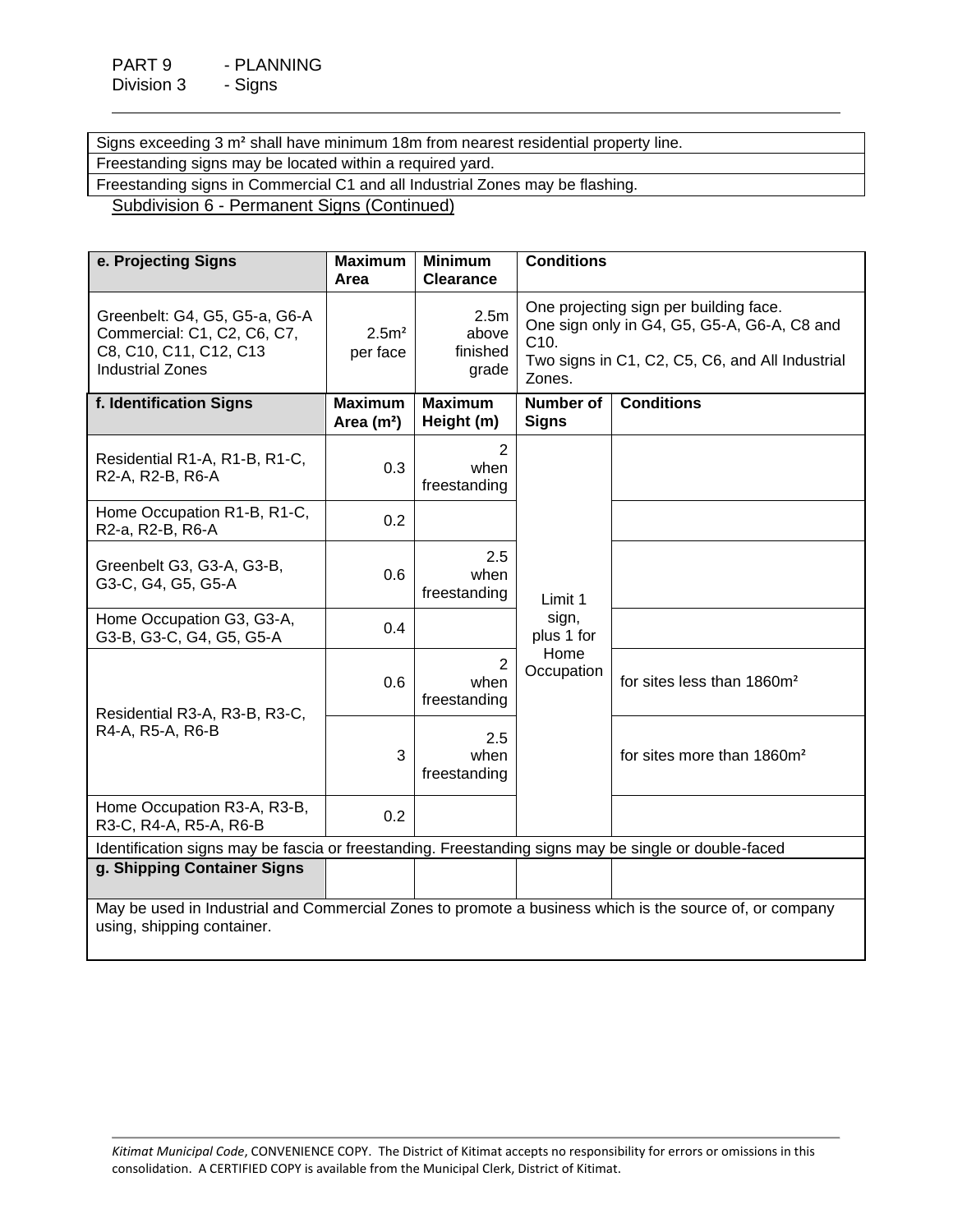#### Subdivision 7 - Application and Issuance of Sign Permits

#### 9.3.7. Permits Required

1. No person shall erect, place, alter or remove any sign, except those exempted in 9.3.8.1. unless an application has been made in writing to the Building Inspector and a Building/Planning Permit for such purposes has been obtained.

#### Information Required for Permit Application

- 2. Where applicable, an application for a Building/Planning Permit shall provide the following information:
	- a. the applicant's name and address;
	- b. the legal description and street address of the property, building or structure upon which the sign is to be located;
	- c. the sign manufacturer's name and address;
	- d. plans drawn to scale giving the dimensions of the sign and the supporting members;
	- e. the maximum height and clearance of the sign;
	- f. the weight of the sign and where applicable, the dimensions of the wall surface of the building to which it is to be attached;
	- g. the proposed location of the sign in relation to the boundaries of the lot upon which it is to be situated;
	- h. the size and location of all existing signs on the property and/or buildings;
	- i. cost of the sign;
	- j. description of advertising copy or wording to be displayed;
	- k. structural, footing details, and materials specifications for proposed signs;
	- I. if the sign is to be illuminated or animated, the colours to be used and the technical means by which this is to be accomplished.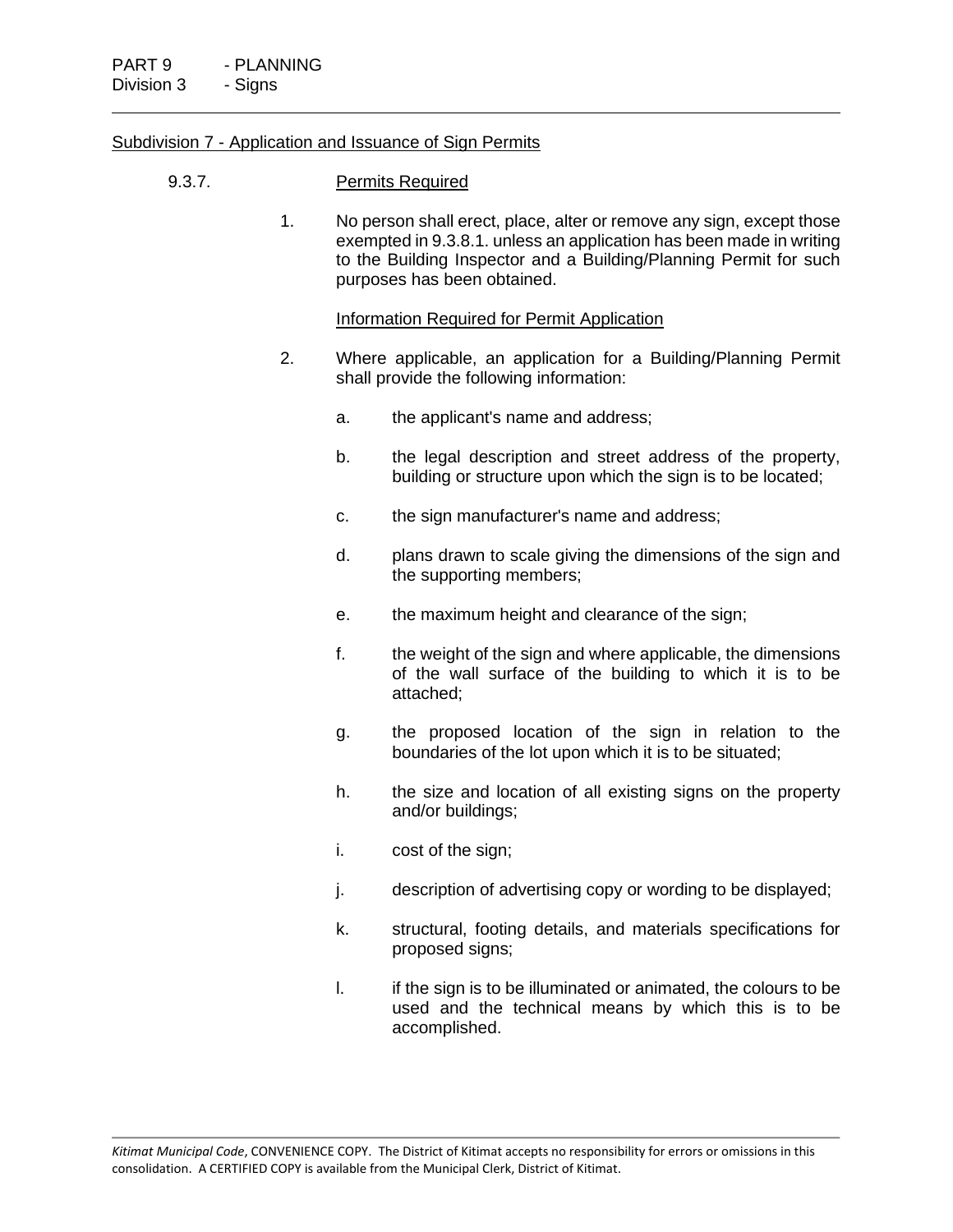#### Subdivision 8 - Signs Not Requiring a Permit

|                         | 9.3.8. | 1. | The following signs may be permitted without application for a<br>Building/Planning Permit. However, signs shall conform to all other<br>regulations of the Division where applicable: |
|-------------------------|--------|----|----------------------------------------------------------------------------------------------------------------------------------------------------------------------------------------|
| Bylaw No.<br>2017, 2022 |        |    | community activity signs;<br>а.<br>Election Signs;<br>b.<br>identification or directional signs providing that signs do not<br>c.<br>exceed $0.3$ m <sup>2</sup> ;                     |
|                         |        |    | real estate signs;<br>d.                                                                                                                                                               |
|                         |        |    | temporary signs.<br>е.                                                                                                                                                                 |

#### Subdivision 9 - Permit Fees

| 9.3.9. | 1. | Every applicant for a Building/Planning Permit shall pay to the<br>municipality at the time of issuance, fees in accordance to PART<br>13, Division 3, of the Kitimat Municipal Code, which states as<br>follows: |        |
|--------|----|-------------------------------------------------------------------------------------------------------------------------------------------------------------------------------------------------------------------|--------|
|        |    | "Signs" - Home Occupation                                                                                                                                                                                         | \$5.25 |
|        |    | "All other signs for which a Building/Planning<br>Permit is required"                                                                                                                                             | \$7.90 |

#### Subdivision 10 - Issuance of Permit

9.3.10. 1. Where the Building Inspector is satisfied that the application for a Building/Planning Permit complies with the provisions of the Division and the required fees paid, a permit shall be issued.

#### Conditions of Permits

- 2. The Building Inspector may require as a condition of the Building/Planning Permit, that all drawings and specifications, or any part thereof, shall be prepared by and sealed under the supervision of a registered professional engineer in the Province of British Columbia.
- 3. A permit may be refused until a letter has been provided by a registered professional engineer in the Province of British Columbia, undertaking to supervise the work authorized by the permit or any part thereof which the Building Inspector considers necessary.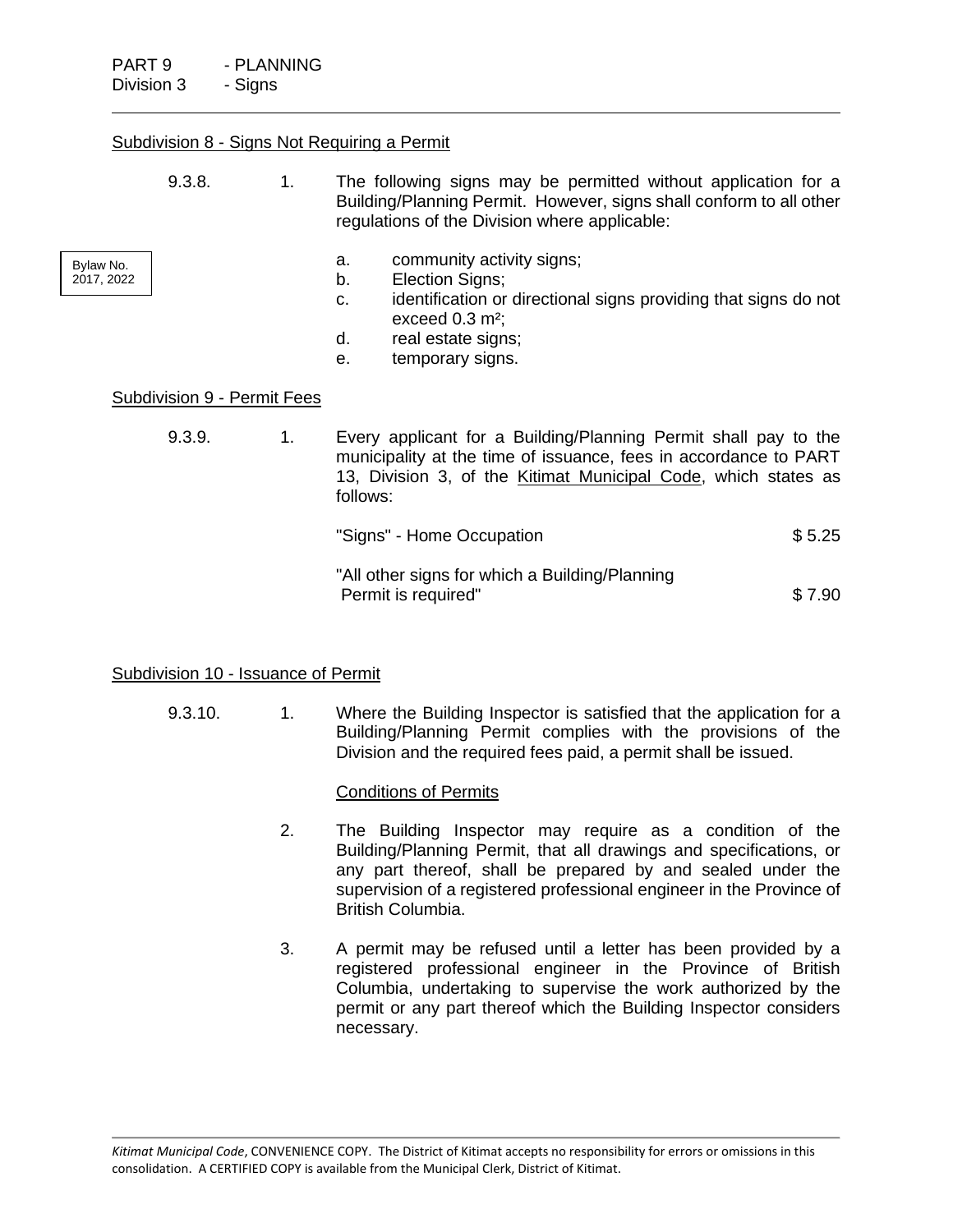Bylaw No. 2017, 2022

#### Subdivision 10 - Issuance of Permit (Continued)

- 4. If the work described in a Building/Planning Permit has not begun within 90 days after the date of issuance of the permit, the permit shall be cancelled and a new permit must be obtained before work is commenced. If the work described in a Building/Planning Permit is not completed within two years of issuance, the permit shall expire and no more work shall take place until a renewal permit has been obtained.
- 5. A renewal permit shall be valid for a period not exceeding one year but there shall be no restriction on the number of renewal permits which may be issued in respect to any application. No permit renewal other than the first renewal shall be valid unless it is approved by resolution of Council.

### Subdivision 11 - Enforcement

- 9.3.11. 1. Every person who violates any provision of this bylaw or who causes or allows any contravention of its regulations, shall be deemed to be guilty of an infraction of this bylaw and shall be liable to the penalties hereby imposed.
- 9.3.11. 2. Where a sign contravenes the provisions of this bylaw or is in danger of falling or a menace to the safety of persons or property, the Building Inspector shall give the owner of the property, owner's agent or person responsible for the violation, written notice specifying the violation, ordering that the violation cease and requiring that remedial measures be taken or work be done in the time and manner specified by the notice. In the event of failure to comply, the municipality may take action and remove the sign or cause such remedial works to be done with resulting costs to be borne by the owner.

# Subdivision 12 – Election Signs

Bylaw No. 2017, 2022 9.3.12. 1. Definitions

"Election Sign" means a sign identifying any candidate, group of candidates, slate, elector organization, political party or issue for a federal, provincial, local government, school district, or other government entity Voting Opportunity.

"Large Election Sign" means an Election Sign that:

- supports or opposes a position or candidate in relation to a Voting Opportunity; and
- has an area of greater than 0.58 square meters.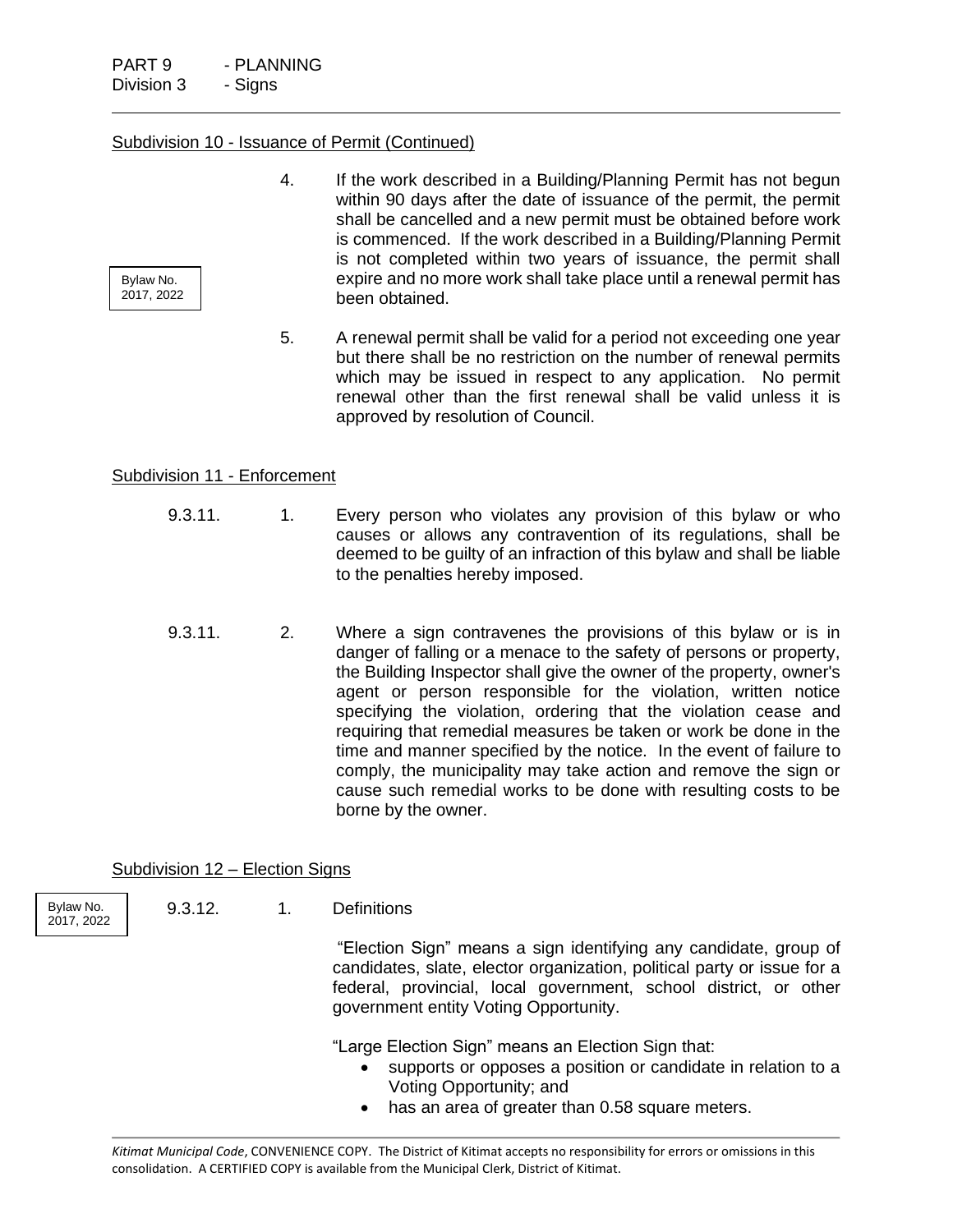"Small Election Sign" means an Election Sign that:

- supports or opposes a position or candidate in relation to a Voting Opportunity; and
- has an area of less than 0.58 square meters.

"Voting Opportunity" means an election, by-election, referendum, alternate approval process petition, plebiscite, or any other event directed as a voting opportunity by District of Kitimat Council resolution.

Election Sign Must Conform to All other Regulations

- 2. Unless otherwise stated, an Election Sign must conform to the general regulations set out in section 9.3.4 of the *Kitimat Municipal Code*.
- 3. An Election Sign must conform to regulations set out by the Federal or Provincial Governments in relation to Election Signs.
- 3. Where there is a conflict between the Kitimat Municipal Code on Election Signs and that of the Federal or Provincial Government, the conflicting provisions of the Kitimat Municipal Code on Election Signs shall be severed, with all other sections still being in force.

# Design of Election Signs

- 4. Election Signs may not reflect any trademarks, logos, taglines, phrases, or other intellectual property held by the District of Kitimat. No sign may be designed to reflect any association, endorsement, referral, or approval of a candidate or a position within a Voting Opportunity by the District of Kitimat.
- 5. Notwithstanding Section 9.3.12.4 of the *Kitimat Municipal Code,* the District of Kitimat may use its trademarks, logos, taglines, phrases, or other intellectual property to endorse, refer, associate or approve of a position in regards to an alternative approval process petition in which the District of Kitimat has undertaken to gain elector approval as per Section 86 of the *Community Charter*, SBC 2003, c. 26, when Council is seeking community opinion as per Section 83 of the *Community Charter*, SBC 2003, c. 26, or any other event directed as a voting opportunity by District of Kitimat Council resolution.

# Election Sign Permit

- 6. No Election Sign shall be erected on public space without obtaining a temporary permit subject to the following conditions:
	- (a) a written request to erect or display any such signs together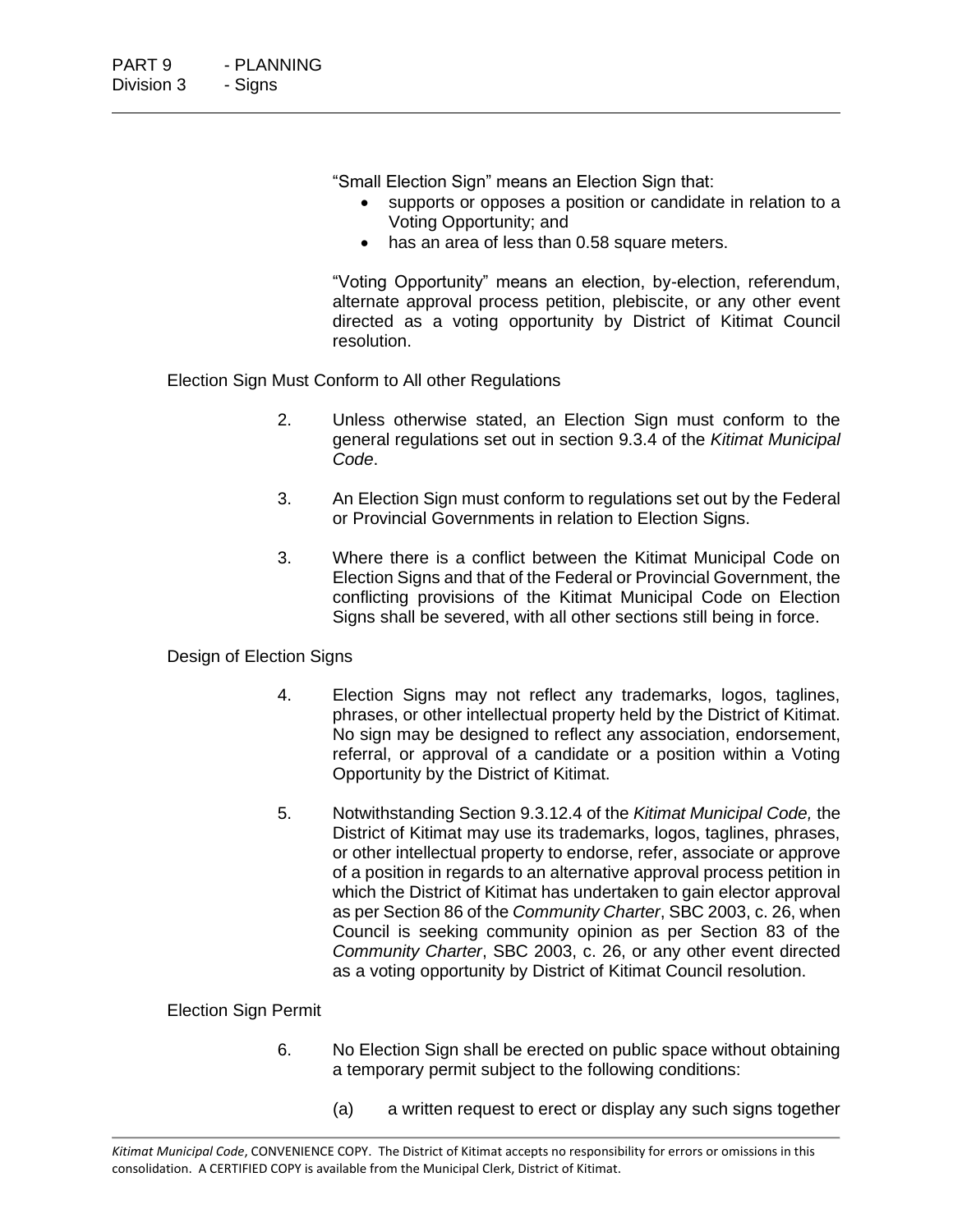with a total deposit of \$50.00 shall be submitted to the Chief Administrative Officer or delegate before any Election Sign is proposed to be erected, giving the dates for which such Election Sign(s) are required, and the type, size and proposed location of each Election Sign;

- (b) no such Election Sign shall be erected or displayed until a permit has been issued by the Chief Administrative Officer or delegate.
- (c) the deposit shall automatically be forfeited if each and every Election Sign covered thereby is not removed by the end of the permitted period.

### Election Sign Limitations

- 7. For a voting opportunity initiated by a local government or school district:
	- (a) No more than twenty-five (25) Small Election Signs and six (6) Large Election Signs located on public property within the District of Kitimat boundary;
	- (b) Related to elections promoting a candidate, Election Signs are permitted:
		- a. only within the election period, beginning with the start of the nomination period and ending following general voting on election day;
	- (c) Related to a plebiscite, referendum, or an alternate approval process petition, per third party sponsor:
		- a. No earlier than thirty (30) days prior to the date of the vote, or response deadline, and ending following voting day.
- 8. For a voting opportunity initiated by the federal or provincial Government:
	- (a) No more than fifty (50) Small Election Signs and ten (10) Large Election Signs located on public property within the District of Kitimat boundary;
	- (b) Related to elections promoting a candidate or party, Election Signs are permitted:
		- a. only within the respective election period, beginning with the issuing of a writ of election and ending following general voting on election day;
	- (c) Related to a plebiscite, referendum, alternate approval process petition, per third party sponsor:
		- a. No earlier than thirty (30) days prior to the date of the vote, or response deadline, and ending following voting day.